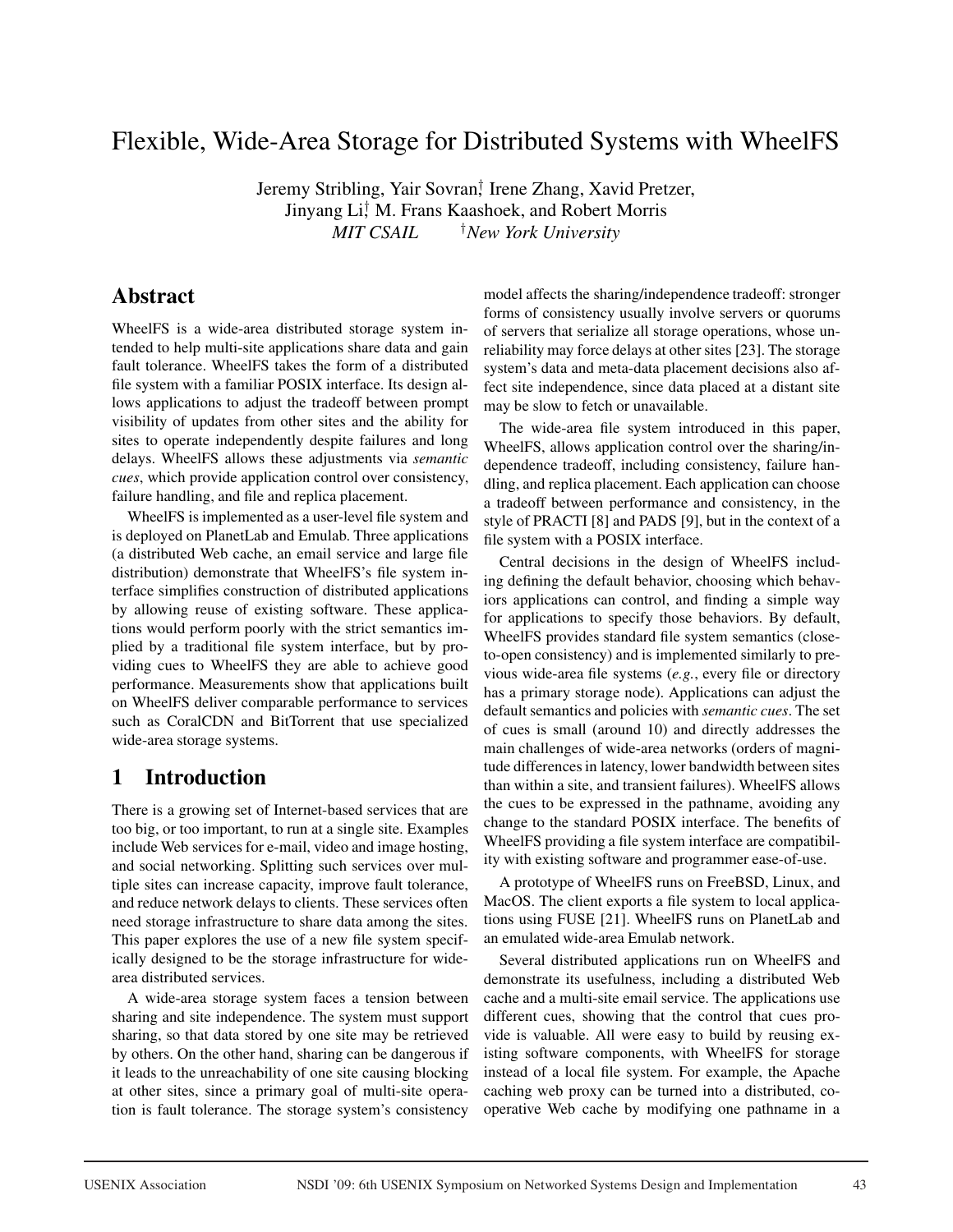configuration file, specifying that Apache should store cached data in WheelFS with cues to relax consistency. Although the other applications require more changes, the ease of adapting Apache illustrates the value of a file system interface; the extent to which we could reuse nondistributed software in distributed applications came as a surprise [38].

Measurements show that WheelFS offers more scalable performance on PlanetLab than an implementation of NFSv4, and that for applications that use cues to indicate they can tolerate relaxed consistency, WheelFS continues to provide high performance in the face of network and server failures. For example, by using the cues .EventualConsistency, .MaxTime, and .Hotspot, the distributed Web cache quickly reduces the load on the origin Web server, and the system hardly pauses serving pages when WheelFS nodes fail; experiments on PlanetLab show that the WheelFS-based distributed Web cache reduces origin Web server load to zero. Further experiments on Emulab show that WheelFS can offer better file downloads times than BitTorrent [14] by using network coordinates to download from the caches of nearby clients.

The main contributions of this paper are a new file system that assists in the construction of wide-area distributed applications, a set of cues that allows applications to control the file system's consistency and availability tradeoffs, and a demonstration that wide-area applications can achieve good performance and failure behavior by using WheelFS.

The rest of the paper is organized as follows. Sections 2 and 3 outline the goals of WheelFS and its overall design. Section 4 describes WheelFS's cues, and Section 5 presents WheelFS's detailed design. Section 6 illustrates some example applications, Section 7 describes the implementation of WheelFS, and Section 8 measures the performance of WheelFS and the applications. Section 9 discusses related work, and Section 10 concludes.

# 2 Goals

A wide-area storage system must have a few key properties in order to be practical. It must be a useful building block for larger applications, presenting an easy-to-use interface and shouldering a large fraction of the overall storage management burden. It must allow inter-site access to data when needed, as long as the health of the wide-area network allows. When the site storing some data is not reachable, the storage system must indicate a failure (or find another copy) with relatively low delay, so that a failure at one site does not prevent progress at other sites. Finally, applications may need to control the site(s) at which data are stored in order to achieve fault-tolerance and performance goals.

As an example, consider a distributed Web cache whose primary goal is to reduce the load on the origin servers of popular pages. Each participating site runs a Web proxy and a part of a distributed storage system. When a Web proxy receives a request from a browser, it first checks to see if the storage system has a copy of the requested page. If it does, the proxy reads the page from the storage system (perhaps from another site) and serves it to the browser. If not, the proxy fetches the page from the origin Web server, inserts a copy of it into the storage system (so other proxies can find it), and sends it to the browser.

The Web cache requires some specific properties from the distributed storage system in addition to the general ability to store and retrieve data. A proxy must serve data with low delay, and can consult the origin Web server if it cannot find a cached copy; thus it is preferable for the storage system to indicate "not found" quickly if finding the data would take a long time (due to timeouts). The storage need not be durable or highly fault tolerant, again because proxies can fall back on the origin Web server. The storage system need not be consistent in the sense of guaranteeing to find the latest stored version of document, since HTTP headers allow a proxy to evaluate whether a cached copy is still valid.

Other distributed applications might need different properties in a storage system: they might need to see the latest copy of some data, and be willing to pay a price in high delay, or they may want data to be stored durably, or have specific preferences for which site stores a document. Thus, in order to be a usable component in many different systems, a distributed storage system needs to expose a level of control to the surrounding application.

# 3 WheelFS Overview

This section gives a brief overview of WheelFS to help the reader follow the design proposed in subsequent sections.

## 3.1 System Model

WheelFS is intended to be used by distributed applications that run on a collection of sites distributed over the wide-area Internet. All nodes in a WheelFS deployment are either managed by a single administrative entity or multiple cooperating administrative entities. WheelFS's security goals are limited to controlling the set of participating servers and imposing UNIX-like access controls on clients; it does not guard against Byzantine failures in participating servers [6, 26]. We expect servers to be live and reachable most of the time, with occasional failures. Many existing distributed infrastructures fit these assumptions, such as wide-area testbeds (*e.g.*, PlanetLab and RON), collections of data centers spread across the globe (*e.g.*, Amazon's EC2), and federated resources such as Grids.

## 3.2 System Overview

WheelFS provides a location-independent hierarchy of directories and files with a POSIX file system interface. At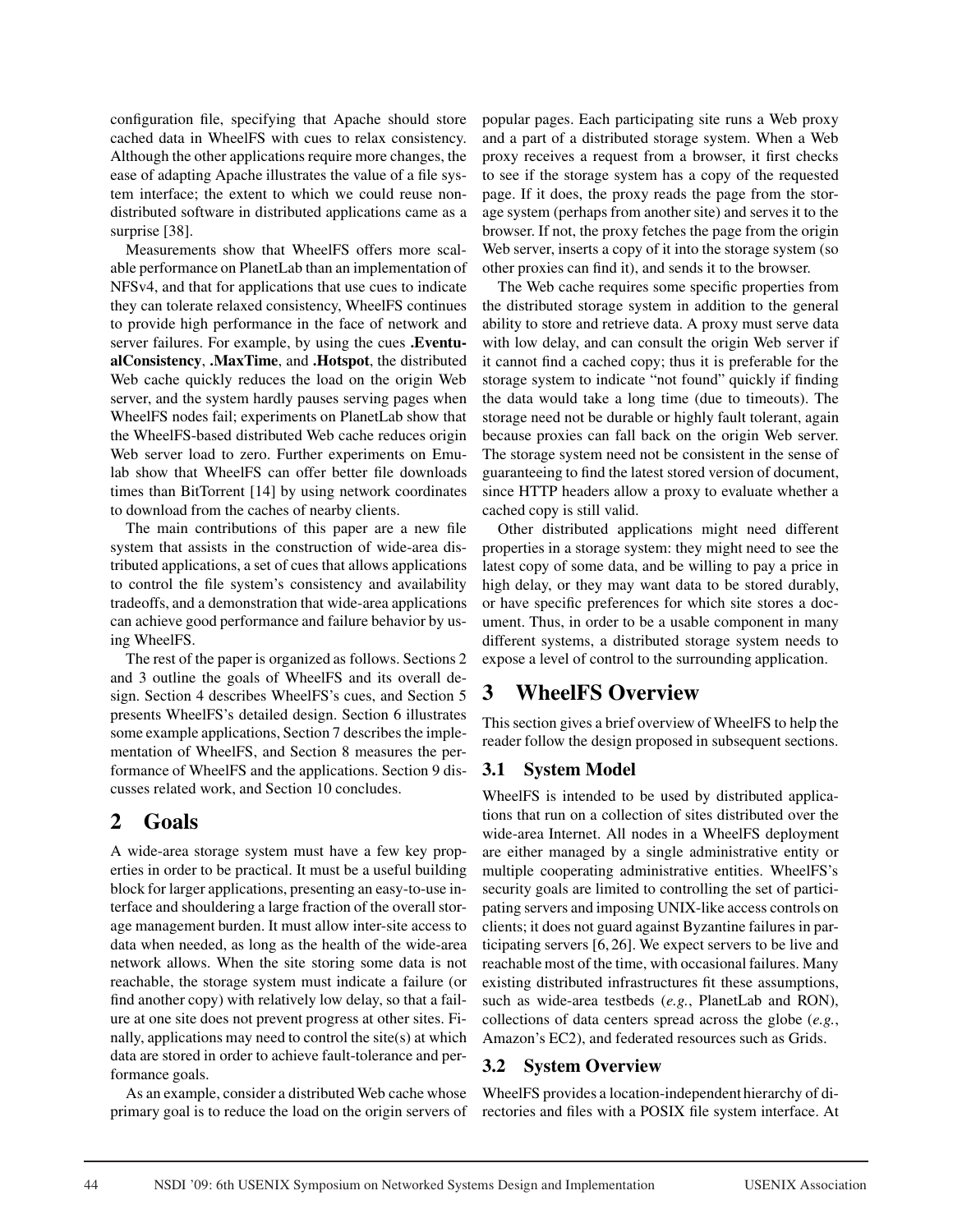any given time, every file or directory object has a single "primary" WheelFS storage server that is responsible for maintaining the latest contents of that object. WheelFS clients, acting on behalf of applications, use the storage servers to retrieve and store data. By default, clients consult the primary whenever they modify an object or need to find the latest version of an object. Accessing a single file could result in communication with several servers, since each subdirectory in the path could be served by a different primary. WheelFS replicates an object's data using primary/backup replication, and a background maintenance process running on each server ensures that data are replicated correctly. Each update to an object increments a version number kept in a separate meta-data structure, co-located with the data.

When a WheelFS client needs to use an object, it must first determine which server is currently the primary for that object. All nodes agree on the assignment of objects to primaries to help implement the default strong consistency. Nodes learn the assignment from a *configuration service*—a replicated state machine running at multiple sites. This service maintains a table that maps each object to one primary and zero or more backup servers. WheelFS nodes cache a copy of this table. Section 5 presents the design of the configuration service.

A WheelFS client reads a file's data in blocks from the file's primary server. The client caches the file's data once read, obtaining a lease on its meta-data (including the version number) from the primary. Clients have the option of reading from other clients' caches, which can be helpful for large and popular files that are rarely updated. WheelFS provides close-to-open consistency by default for files, so that if an application works correctly on a POSIX file system, it will also work correctly on WheelFS.

## 4 Semantic cues

WheelFS provides semantic cues within the standard POSIX file system API. We believe cues would also be useful in the context of other wide-area storage layers with alternate designs, such as Shark [6] or a wide-area version of BigTable [13]. This section describes how applications specify cues and what effect they have on file system operations.

## 4.1 Specifying cues

Applications specify cues to WheelFS in pathnames; for example, /wfs/.Cue/data refers to /wfs/data with the cue .Cue. The main advantage of embedding cues in pathnames is that it keeps the POSIX interface unchanged. This choice allows developers to program using an interface with which they are familiar and to reuse software easily.

One disadvantage of cues is that they may break soft-

ware that parses pathnames and assumes that a cue is a directory. Another is that links to pathnames that contain cues may trigger unintuitive behavior. We have not encountered examples of these problems.

WheelFS clients process the cue path components locally. A pathname might contain several cues, separated by slashes. WheelFS uses the following rules to combine cues: (1) a cue applies to all files and directories in the pathname appearing after the cue; and (2) cues that are specified later in a pathname may override cues in the same category appearing earlier.

As a preview, a distributed Web cache could be built by running a caching Web proxy at each of a number of sites, sharing cached pages via WheelFS. The proxies could store pages in pathnames such as /wfs/.MaxTime=200/url, causing open() to fail after 200 ms rather than waiting for an unreachable WheelFS server, indicating to the proxy that it should fetch from the original Web server. See Section 6 for a more sophisticated version of this application.

## 4.2 Categories

Table 1 lists WheelFS's cues and the categories into which they are grouped. There are four categories: placement, durability, consistency, and large reads. These categories reflect the goals discussed in Section 2. The placement cues allow an application to reduce latency by placing data near where it will be needed. The durability and consistency cues help applications avoid data unavailability and timeout delays caused by transient failures. The large read cues increase throughput when reading large and/or popular files. Table 2 shows which POSIX file system API calls are affected by which of these cues.

Each cue is either *persistent* or *transient*. A persistent cue is permanently associated with the object, and may affect all uses of the object, including references that do not specify the cue. An application associates a persistent cue with an object by specifying the cue when first creating the object. Persistent cues are immutable after object creation. If an application specifies a transient cue in a file system operation, the cue only applies to that operation.

Because these cues correspond to the challenges faced by wide-area applications, we consider this set of cues to be relatively complete. These cues work well for the applications we have considered.

## 4.3 Placement

Applications can reduce latency by storing data near the clients who are likely to use that data. For example, a wide-area email system may wish to store all of a user's message files at a site near that user.

The .Site=X cue indicates the desired site for a newlycreated file's primary. The site name can be a simple string, *e.g.* Site=westcoast, or a domain name such as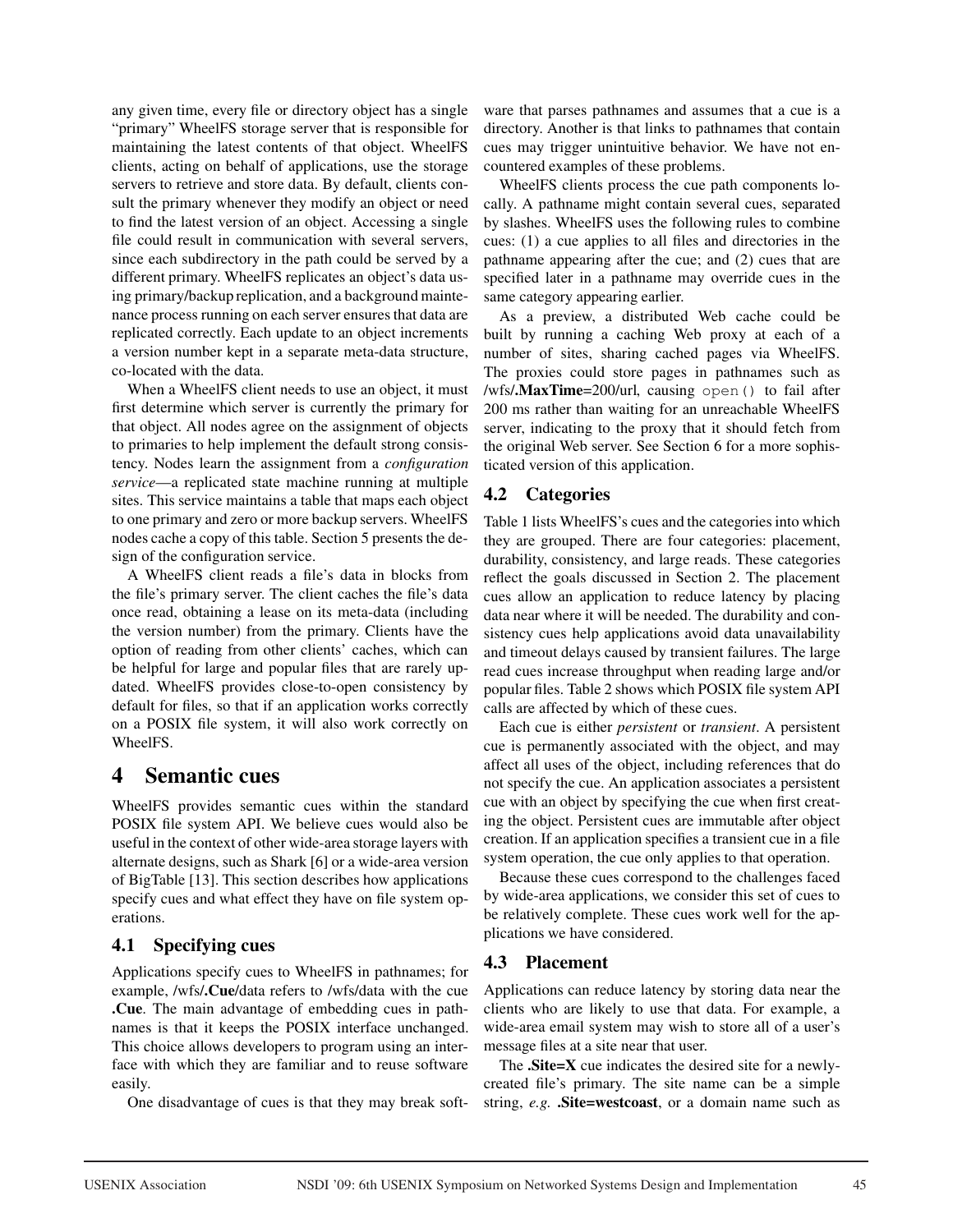| Cue Category | Cue Name             | Type  | Meaning (and Tradeoffs)                                                           |
|--------------|----------------------|-------|-----------------------------------------------------------------------------------|
| Placement    | $.Site=X$            | P     | Store files and directories on a server at the site named $X$ .                   |
|              | .KeepTogether        | P     | Store all files in a directory subtree on the same set of servers.                |
|              | .RepSites= $N_{RS}$  | P     | Store replicas across $N_{RS}$ different sites.                                   |
| Durability   | .RepLevel= $N_{RL}$  | P     | Keep $N_{RL}$ replicas for a data object.                                         |
|              | .SyncLevel= $N_{SL}$ | T     | Wait for only $N_{SL}$ replicas to accept a new file or directory version, reduc- |
|              |                      |       | ing both durability and delay.                                                    |
| Consistency  | .EventualConsistency | $T^*$ | Use potentially stale cached data, or data from a backup, if the primary          |
|              |                      |       | does not respond quickly.                                                         |
|              | .MaxTime=T           | T     | Limit any WheelFS remote communication done on behalf of a file system            |
|              |                      |       | operation to no more than $T$ ms.                                                 |
| Large reads  | .WholeFile           | T     | Enable pre-fetching of an entire file upon the first read request.                |
|              | .Hotspot             | T     | Fetch file data from other clients' caches to reduce server load. Fetches         |
|              |                      |       | multiple blocks in parallel if used with <b>. Whole File</b> .                    |

Table 1: Semantic cues. A cue can be either Persistent or Transient (\* Section 4.5 discusses a caveat for .**EventualConsistency**).

| Cue                     | open | close | read | write | stat | mkdir | mdir | link | unlink | readdir | chmod |
|-------------------------|------|-------|------|-------|------|-------|------|------|--------|---------|-------|
| $\overline{\mathbf{s}}$ | X    |       |      |       |      | X     |      |      |        |         |       |
| .KT                     | X    |       |      |       |      | X     |      |      |        |         |       |
| .RS                     | X    | X     |      | X     |      | X     | X    | X    | X      |         | X     |
| R <sub>L</sub>          | X    | X     |      | X     |      | X     | X    | X    | X      |         | X     |
| SL                      | X    | X     |      | X     |      | X     | X    | X    | X      |         | X     |
| .EC                     | X    | X     | X    | X     | Х    | X     | X    | X    | X      | X       | X     |
| .MT                     | X    | X     | X    | X     | X    | X     | X    | X    | X      | X       | X     |
| .WF                     |      |       | X    |       |      |       |      |      |        | X       |       |
| Н.                      |      |       | X    |       |      |       |      |      |        |         |       |

Table 2: The POSIX file system API calls affected by each cue.

.Site=rice.edu. An administrator configures the correspondence between site names and servers. If the path contains no .Site cue, WheelFS uses the local node's site as the file's primary. Use of random as the site name will spread newly created files over all sites. If the site indicated by .Site is unreachable, or cannot store the file due to storage limitations, WheelFS stores the newly created file at another site, chosen at random. The WheelFS background maintenance process will eventually transfer the misplaced file to the desired site.

The .KeepTogether cue indicates that an entire subtree should reside on as few WheelFS nodes as possible. Clustering a set of files can reduce the delay for operations that access multiple files. For example, an email system can store a user's message files on a few nodes to reduce the time required to list all messages.

The **.RepSites=N** $_{RS}$  cue indicates how many different sites should have copies of the data.  $N_{RS}$  only has an effect when it is less than the replication level (see Section 4.4), in which case it causes one or more sites to store the data on more than one local server. When pos-

sible, WheelFS ensures that the primary's site is one of the sites chosen to have an extra copy. For example, specifying .RepSites=2 with a replication level of three causes the primary and one backup to be at one site, and another backup to be at a different site. By using .Site and .Rep-Sites, an application can ensure that a permanently failed primary can be reconstructed at the desired site with only local communication.

#### 4.4 Durability

WheelFS allows applications to express durability preferences with two cues: .RepLevel= $N_{RL}$  and .SyncLevel= $N_{SL}$ .

The .RepLevel= $N_{RL}$  cue causes the primary to store the object on  $N_{RL}-1$  backups; by default,  $N_{RL}= 3$ . The WheelFS prototype imposes a maximum of four replicas (see Section 5.2 for the reason for this limit; in a future prototype it will most likely be higher).

The .SyncLevel= $N_{SL}$  cue causes the primary to wait for acknowledgments of writes from only  $N_{SL}$  of the object's replicas before acknowledging the client's request, reducing durability but also reducing delays if some backups are slow or unreachable. By default,  $N_{SL} = N_{RL}$ .

#### 4.5 Consistency

The .EventualConsistency cue allows a client to use an object despite unreachability of the object's primary node, and in some cases the backups as well. For reads and pathname lookups, the cue allows a client to read from a backup if the primary is unavailable, and from the client's local cache if the primary and backups are both unavailable. For writes and filename creation, the cue allows a client to write to a backup if the primary is not available. A consequence of .EventualConsistency is that clients may not see each other's updates if they cannot all reliably contact the primary. Many applications such as Web caches and email systems can tolerate eventual consis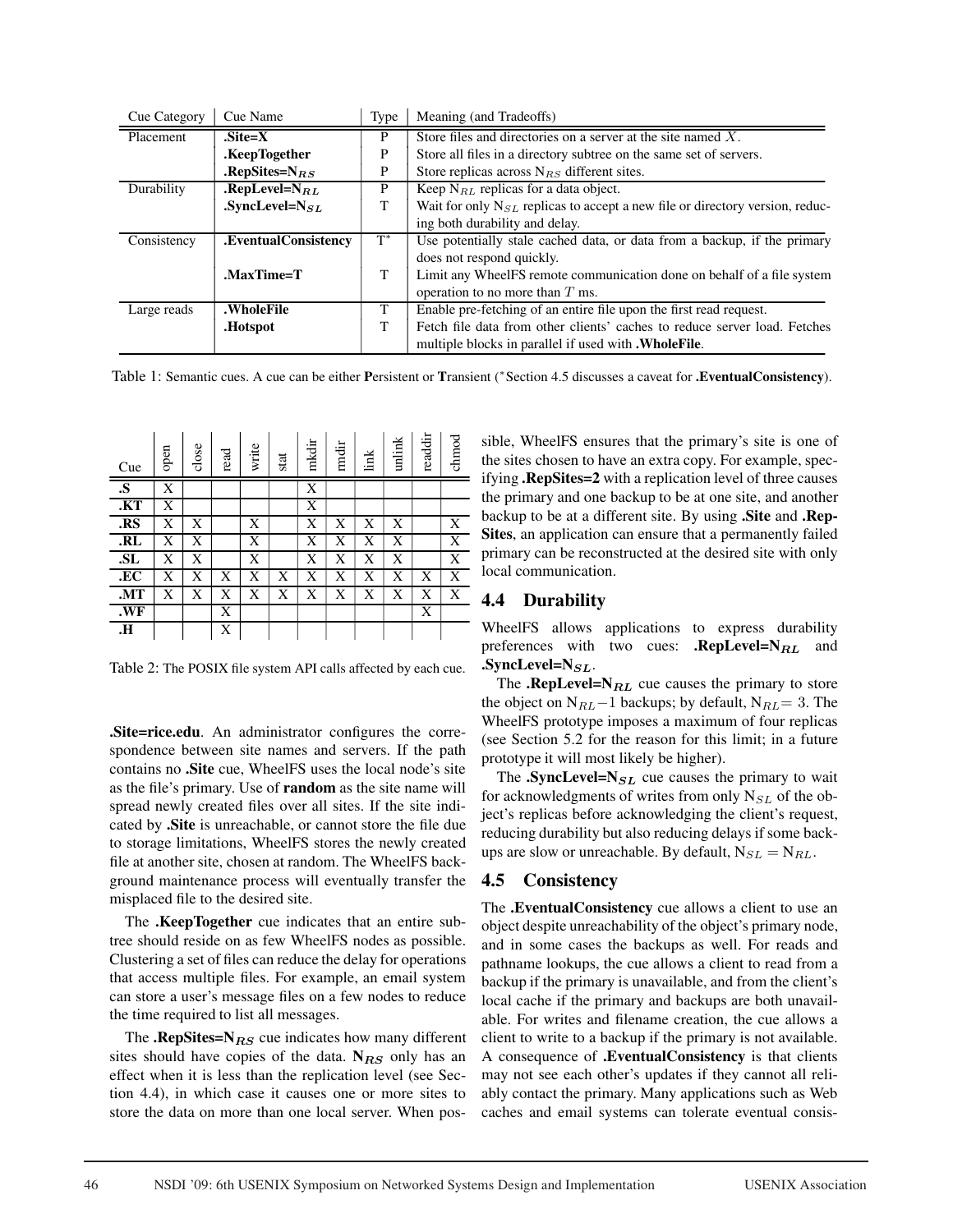tency without significantly compromising their users' experience, and in return can decrease delays and reduce service unavailability when a primary or its network link are unreliable.

The cue provides eventual consistency in the sense that, in the absence of updates, all replicas of an object will eventually converge to be identical. However, WheelFS does not provide eventual consistency in the rigorous form (*e.g.*, [18]) used by systems like Bayou [39], where all updates, across all objects in the system, are committed in a total order at all replicas. In particular, updates in WheelFS are only eventually consistent with respect to the object they affect, and updates may potentially be lost. For example, if an entry is deleted from a directory under the .EventualConsistency cue, it could reappear in the directory later.

When reading files or using directory contents with eventual consistency, a client may have a choice between the contents of its cache, replies from queries to one or more backup servers, and a reply from the primary. A client uses the data with the highest version number that it finds within a time limit. The default time limit is one second, but can be changed with the .MaxTime=T cue (in units of milliseconds). If .MaxTime is used without eventual consistency, the WheelFS client yields an error if it cannot contact the primary after the indicated time.

The background maintenance process periodically reconciles a primary and its backups so that they eventually contain the same data for each file and directory. The process may need to resolve conflicting versions of objects. For a file, the process chooses arbitrarily among the replicas that have the highest version number; this may cause writes to be lost. For an eventually-consistent directory, it puts the union of files present in the directory's replicas into the reconciled version. If a single filename maps to multiple IDs, the process chooses the one with the smallest ID and renames the other files. Enabling directory merging is the only sense in which the .EventualConsistency cue is persistent: if specified at directory creation time, it guides the conflict resolution process. Otherwise its effect is specific to particular references.

### 4.6 Large reads

WheelFS provides two cues that enable large-file read optimizations: .WholeFile and .Hotspot. The .WholeFile cue instructs WheelFS to pre-fetch the entire file into the client cache. The .Hotspot cue instructs the WheelFS client to read the file from other clients' caches, consulting the file's primary for a list of clients that likely have the data cached. If the application specifies both cues, the client will read data in parallel from other clients' caches.

Unlike the cues described earlier, .WholeFile and .Hotspot are not strictly necessary: a file system could potentially learn to adopt the right cue by observing appli-



Figure 1: Placement and interaction of WheelFS components.

cation access patterns. We leave such adaptive behavior to future work.

# 5 WheelFS Design

WheelFS requires a design flexible enough to follow the various cues applications can supply. This section presents that design, answering the following questions:

- How does WheelFS assign storage responsibility for data objects among participating servers? (Section 5.2)
- How does WheelFS ensure an application's desired level of durability for its data? (Section 5.3)
- How does WheelFS provide close-to-open consistency in the face of concurrent file access and failures, and how does it relax consistency to improve availability? (Section 5.4)
- How does WheelFS permit peer-to-peer communication to take advantage of nearby cached data? (Section 5.5)
- How does WheelFS authenticate users and perform access control? (Section 5.6)

## 5.1 Components

A WheelFS deployment (see Figure 1) consists of clients and servers; a single host often plays both roles. The WheelFS client software uses FUSE [21] to present the distributed file system to local applications, typically in /wfs. All clients in a given deployment present the same file system tree in /wfs. A WheelFS client communicates with WheelFS servers in order to look up file names, create files, get directory listings, and read and write files. Each client keeps a local cache of file and directory contents.

The configuration service runs independently on a small set of wide-area nodes. Clients and servers communicate with the service to learn the set of servers and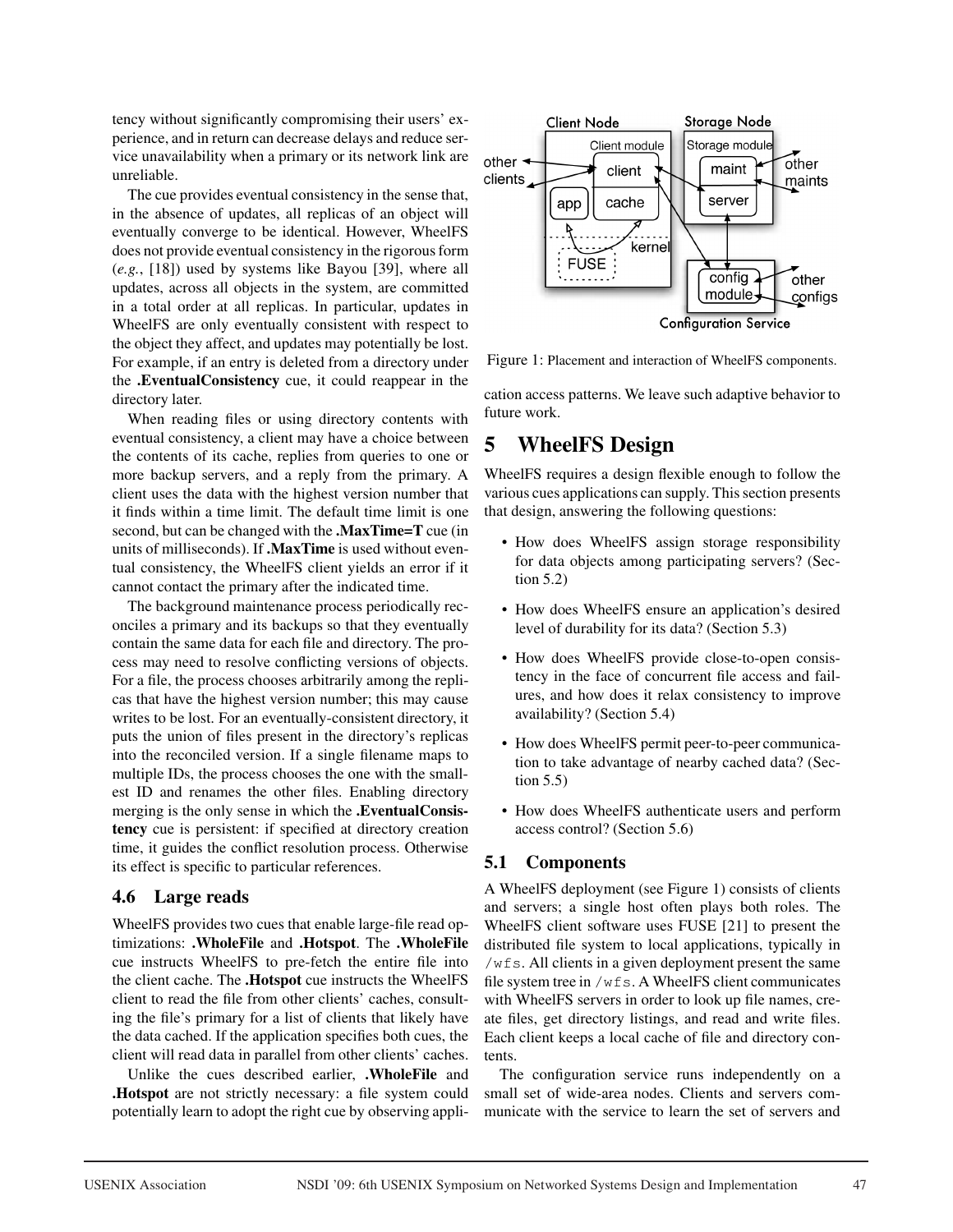which files and directories are assigned to which servers, as explained in the next section.

#### 5.2 Data storage assignment

WheelFS servers store file and directory objects. Each object is internally named using a unique numeric ID. A file object contains opaque file data and a directory object contains a list of name-to-object-ID mappings for the directory contents. WheelFS partitions the object ID space into  $2<sup>S</sup>$  slices using the first S bits of the object ID.

The configuration service maintains a *slice table* that lists, for each slice currently in use, a *replication policy* governing the slice's data placement, and a *replica list* of servers currently responsible for storing the objects in that slice. A replication policy for a slice indicates from which site it must choose the slice's primary (.Site), and from how many distinct sites (.RepSites) it must choose how many backups (.RepLevel). The replica list contains the current primary for a slice, and  $N_{RL}-1$  backups.

Because each unique replication policy requires a unique slice identifier, the choice of  $S$  limits the maximum allowable number of replicas in a policy. In our current implementation  $S$  is fairly small (12 bits), and so to conserve slice identifiers it limits the maximum number of replicas to four.

#### 5.2.1 Configuration service

The configuration service is a replicated state machine, and uses Paxos [25] to elect a new master whenever its membership changes. Only the master can update the slice table; it forwards updates to the other members. A WheelFS node is initially configured to know of at least one configuration service member, and contacts it to learn the full list of members and which is the master.

The configuration service exports a lock interface to WheelFS servers, inspired by Chubby [11]. Through this interface, servers can acquire, renew, and release locks on particular slices, or fetch a copy of the current slice table. A slice's lock grants the exclusive right to be a primary for that slice, and the right to specify the slice's backups and (for a new slice) its replication policy. A lock automatically expires after  $L$  seconds unless renewed. The configuration service makes no decisions about slice policy or replicas. Section 5.3 explains how WheelFS servers use the configuration service to recover after the failure of a slice's primary or backups.

Clients and servers periodically fetch and cache the slice table from the configuration service master. A client uses the slice table to identify which servers should be contacted for an object in a given slice. If a client encounters an object ID for which its cached slice table does not list a corresponding slice, the client fetches a new table. A server uses the the slice table to find other servers that store the same slice so that it can synchronize with them.

Servers try to always have at least one slice locked, to guarantee they appear in the table of currently locked slices; if the maintenance process notices that the server holds no locks, it will acquire the lock for a new slice. This allows any connected node to determine the current membership of the system by taking the union of the replica lists of all slices.

#### 5.2.2 Placing a new file or directory

When a client creates a new file or directory, it uses the placement and durability cues specified by the application to construct an appropriate replication policy. If .KeepTogether is present, it sets the primary site of the policy to be the primary site of the object's parent directory's slice. Next the client checks the slice table to see if an existing slice matches the policy; if so, the client contacts the primary replica for that slice. If not, it forwards the request to a random server at the site specified by the .Site cue.

When a server receives a request asking it to create a new file or directory, it constructs a replication policy as above, and sets its own site to be the primary site for the policy. If it does not yet have a lock on a slice matching the policy, it generates a new, randomly-generated slice identifier and constructs a replica list for that slice, choosing from the servers listed in the slice table. The server then acquires a lock on this new slice from the configuration service, sending along the replication policy and the replica list. Once it has a lock on an appropriate slice, it generates an object ID for the new object, setting the first S bits to be the slice ID and all other bits to random values. The server returns the new ID to the client, and the client then instructs the object's parent directory's primary to add a new entry for the object. Other clients that learn about this new object ID from its entry in the parent directory can use the first  $S$  bits of the ID to find the primary for the slice and access the object.

#### 5.2.3 Write-local policy

The default data placement policy in WheelFS is to *write locally*, *i.e.*, use a local server as the primary of a newly created file (and thus also store one copy of the contents locally). This policy works best if each client also runs a WheelFS server. The policy allows writes of large nonreplicated files at the speed of the local disk, and allows such files to be written at one site and read at another with just one trip across the wide-area network.

Modifying an existing file is not always fast, because the file's primary might be far away. Applications desiring fast writes should store output in unique new files, so that the local server will be able to create a new object ID in a slice for which it is the primary. Existing software often works this way; for example, the Apache caching proxy stores a cached Web page in a unique file named after the page's URL.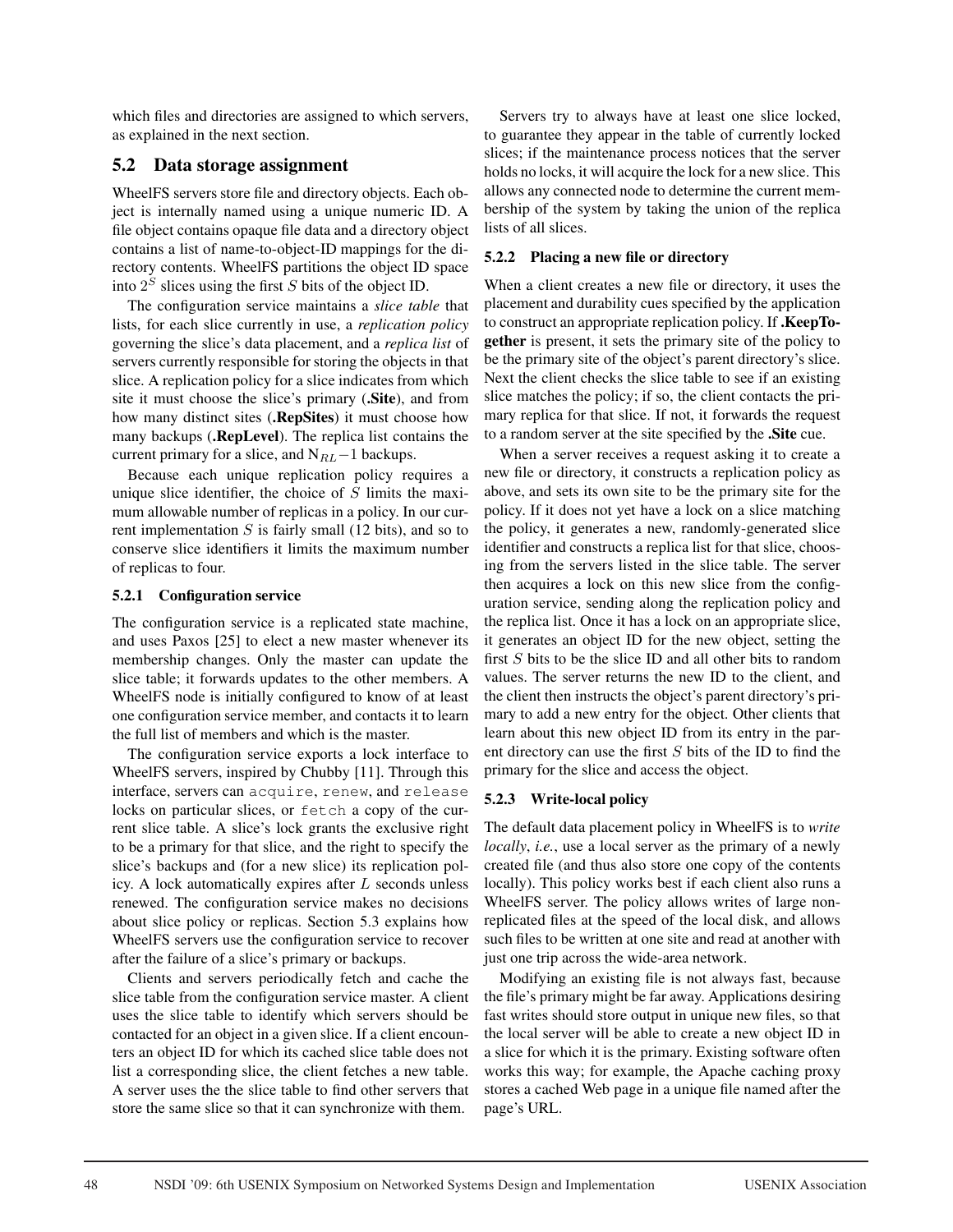An ideal default placement policy would make decisions based on server loads across the entire system; for example, if the local server is nearing its storage capacity but a neighbor server at the same site is underloaded, WheelFS might prefer writing the file to the neighbor rather than the local disk (*e.g.*, as in Porcupine [31]). Developing such a strategy is future work; for now, applications can use cues to control where data are stored.

### 5.3 Primary/backup replication

WheelFS uses primary/backup replication to manage replicated objects. The slice assignment designates, for each ID slice, a primary and a number of backup servers. When a client needs to read or modify an object, by default it communicates with the primary. For a file, a modification is logically an entire new version of the file contents; for a directory, a modification affects just one entry. The primary forwards each update to the backups, after which it writes the update to its disk and waits for the write to complete. The primary then waits for replies from  $N_{SL}$ −1 backups, indicating that those backups have also written the update to their disks. Finally, the primary replies to the client. For each object, the primary executes operations one at a time.

After being granted the lock on a slice initially, the WheelFS server must renew it periodically; if the lock expires, another server may acquire it to become the primary for the slice. Since the configuration service only grants the lock on a slice to one server at a time, WheelFS ensures that only one server will act as a primary for a slice at any given time. The slice lock time  $L$  is a compromise: short lock times lead to fast reconfiguration, while long lock times allow servers to operate despite the temporary unreachability of the configuration service.

In order to detect failure of a primary or backup, a server pings all other replicas of its slices every five minutes. If a primary decides that one of its backups is unreachable, it chooses a new replica from the same site as the old replica if possible, otherwise from a random site. The primary will transfer the slice's data to this new replica (blocking new updates), and then renew its lock on that slice along with a request to add the new replica to the replica list in place of the old one.

If a backup decides the primary is unreachable, it will attempt to acquire the lock on the slice from the configuration service; one of the backups will get the lock once the original primary's lock expires. The new primary checks with the backups to make sure that it didn't miss any object updates (*e.g.*, because  $N_{SL} < N_{RL}$  during a recent update, and thus not all backups are guaranteed to have committed that update).

A primary's maintenance process periodically checks that the replicas associated with each slice match the slice's policy; if not, it will attempt to recruit new replicas at the appropriate sites. If the current primary wishes to recruit a new primary at the slice's correct primary site (*e.g.*, a server that had originally been the slice's primary but crashed and rejoined), it will release its lock on the slice, and directly contact the chosen server, instructing it to acquire the lock for the slice.

## 5.4 Consistency

By default, WheelFS provides close-to-open consistency: if one application instance writes a file and waits for close() to return, and then a second application instance open()s and reads the file, the second application will see the effects of the first application's writes. The reason WheelFS provides close-to-open consistency by default is that many applications expect it.

The WheelFS client has a write-through cache for file blocks, for positive and negative directory entries (enabling faster pathname lookups), and for directory and file meta-data. A client must acquire an *object lease* from an object's primary before it uses cached meta-data. Before the primary executes any update to an object, it must invalidate all leases or wait for them to expire. This step may be time-consuming if many clients hold leases on an object.

Clients buffer file writes locally to improve performance. When an application calls close(), the client sends all outstanding writes to the primary, and waits for the primary to acknowledge them before allowing close() to return. Servers maintain a version number for each file object, which they increment after each close() and after each change to the object's meta-data.

When an application open () s a file and then reads it, the WheelFS client must decide whether the cached copy of the file (if any) is still valid. The client uses cached file data if the object version number of the cached data is the same as the object's current version number. If the client has an unexpired object lease for the object's metadata, it can use its cached meta-data for the object to find the current version number. Otherwise it must contact the primary to ask for a new lease, and for current meta-data. If the version number of the cached data is not current, the client fetches new file data from the primary.

By default, WheelFS provides similar consistency for directory operations: after the return of an application system call that modifies a directory (links or unlinks a file or subdirectory), applications on other clients are guaranteed to see the modification. WheelFS clients implement this consistency by sending directory updates to the directory object's primary, and by ensuring via lease or explicit check with the primary that cached directory contents are up to date. Cross-directory rename operations in WheelFS are not atomic with respect to failures. If a crash occurs at the wrong moment, the result may be a link to the moved file in both the source and destination directories.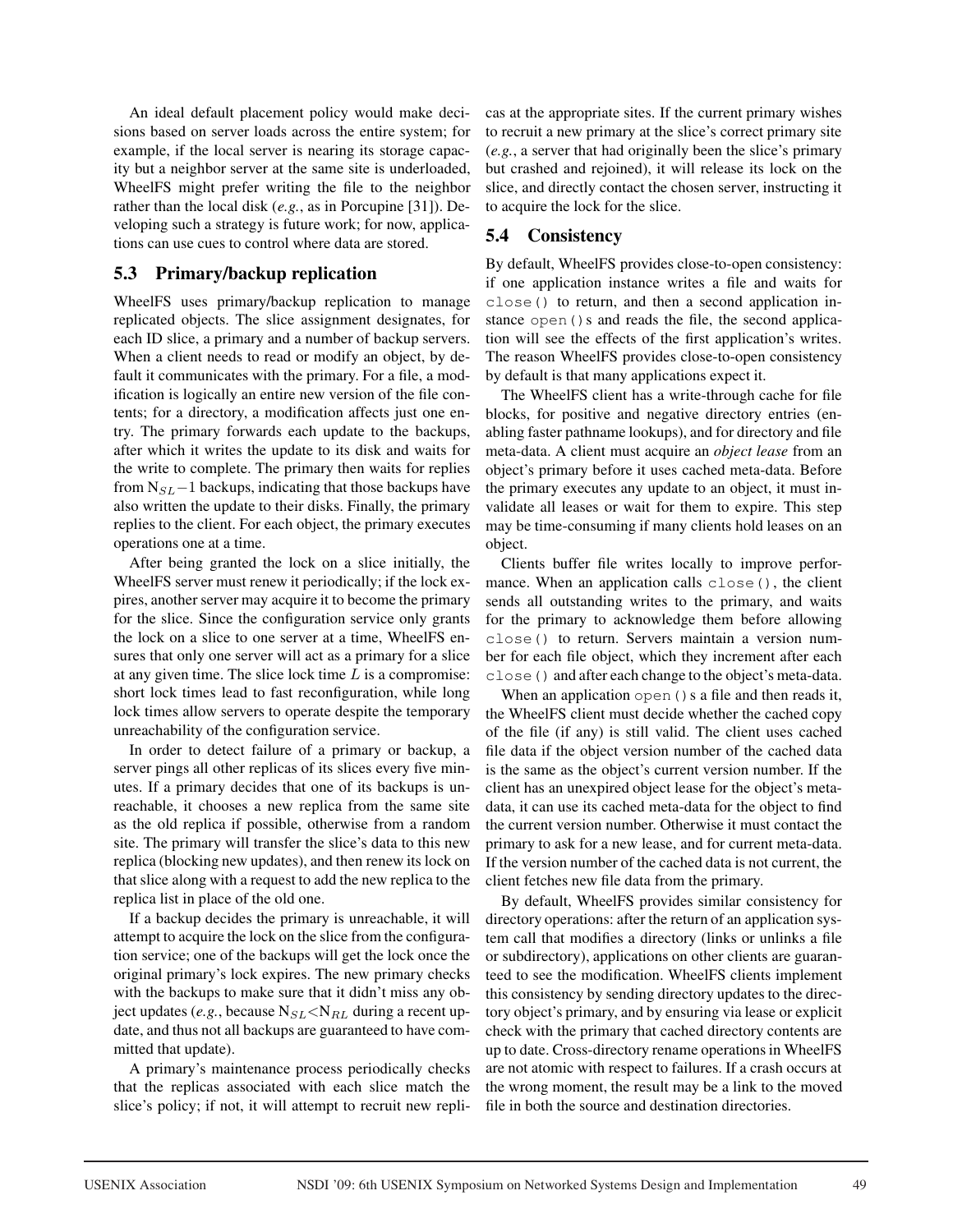The downside to close-to-open consistency is that if a primary is not reachable, all operations that consult the primary will delay until it revives or a new primary takes over. The .EventualConsistency cue allows WheelFS to avoid these delays by using potentially stale data from backups or local caches when the primary does not respond, and by sending updates to backups. This can result in inconsistent replicas, which the maintenance process resolves in the manner described in Section 4.5, leading eventually to identical images at all replicas. Without the .EventualConsistency cue, a server will reject operations on objects for which it is not the primary.

Applications can specify timeouts on a per-object basis using the .MaxTime=T cue. This adds a timeout of T ms to every operation performed at a server. Without .EventualConsistency, a client will return a failure to the application if the primary does not respond within  $T$ ms; with .EventualConsistency, clients contact backup servers once the timeout occurs. In future work we hope to explore how to best divide this timeout when a single file system operation might involve contacting several servers (*e.g.*, a create requires talking to the parent directory's primary and the new object's primary, which could differ).

### 5.5 Large reads

If the application specifies .WholeFile when reading a file, the client will pre-fetch the entire file into its cache. If the application uses .WholeFile when reading directory contents, WheelFS will pre-fetch the meta-data for all of the directory's entries, so that subsequent lookups can be serviced from the cache.

To implement the .Hotspot cue, a file's primary maintains a soft-state list of clients that have recently cached blocks of the file, including which blocks they have cached. A client that reads a file with .Hotspot asks the server for entries from the list that are near the client; the server chooses the entries using Vivaldi coordinates [15]. The client uses the list to fetch each block from a nearby cached copy, and informs the primary of successfully fetched blocks.

If the application reads a file with both .WholeFile and .Hotspot, the client will issue block fetches in parallel to multiple other clients. It pre-fetches blocks in a random order so that clients can use each others' caches even if they start reading at the same time [6].

## 5.6 Security

WheelFS enforces three main security properties. First, a given WheelFS deployment ensures that only authorized hosts participate as servers. Second, WheelFS ensures that requests come only from users authorized to use the deployment. Third, WheelFS enforces user-based permissions on requests from clients. WheelFS assumes that authorized servers behave correctly. A misbehaving client can act as any user that has authenticated themselves to WheelFS from that client, but can only do things for which those users have permission.

All communication takes place through authenticated SSH channels. Each authorized server has a public/private key pair which it uses to prove its identity. A central administrator maintains a list of all legitimate server public keys in a deployment, and distributes that list to every server and client. Servers only exchange inter-server traffic with hosts authenticated with a key on the list, and clients only send requests to (and use responses from) authentic servers.

Each authorized user has a public/private key pair; WheelFS uses SSH's existing key management support. Before a user can use WheelFS on a particular client, the user must reveal his or her private key to the client. The list of authorized user public keys is distributed to all servers and clients as a file in WheelFS. A server accepts only client connections signed by an authorized user key. A server checks that the authenticated user for a request has appropriate permissions for the file or directory being manipulated—each object has an associated access control list in its meta-data. A client dedicated to a particular distributed application stores its "user" private key on its local disk.

Clients check data received from other clients against server-supplied SHA-256 checksums to prevent clients from tricking each other into accepting unauthorized modifications. A client will not supply data from its cache to another client whose authorized user does not have read permissions.

There are several planned improvements to this security setup. One is an automated mechanism for propagating changes to the set of server public keys, which currently need to be distributed manually. Another is to allow the use of SSH Agent forwarding to allow users to connect securely without storing private keys on client hosts, which would increase the security of highly privileged keys in the case where a client is compromised.

# 6 Applications

WheelFS is designed to help the construction of wide-area distributed applications, by shouldering a significant part of the burden of managing fault tolerance, consistency, and sharing of data among sites. This section evaluates how well WheelFS fulfills that goal by describing four applications that have been built using it.

All-Pairs-Pings. All-Pairs-Pings [37] monitors the network delays among a set of hosts. Figure 2 shows a simple version of All-Pairs-Pings built from a shell script and WheelFS, to be invoked by each host's cron every few minutes. The script pings the other hosts and puts the results in a file whose name contains the local host name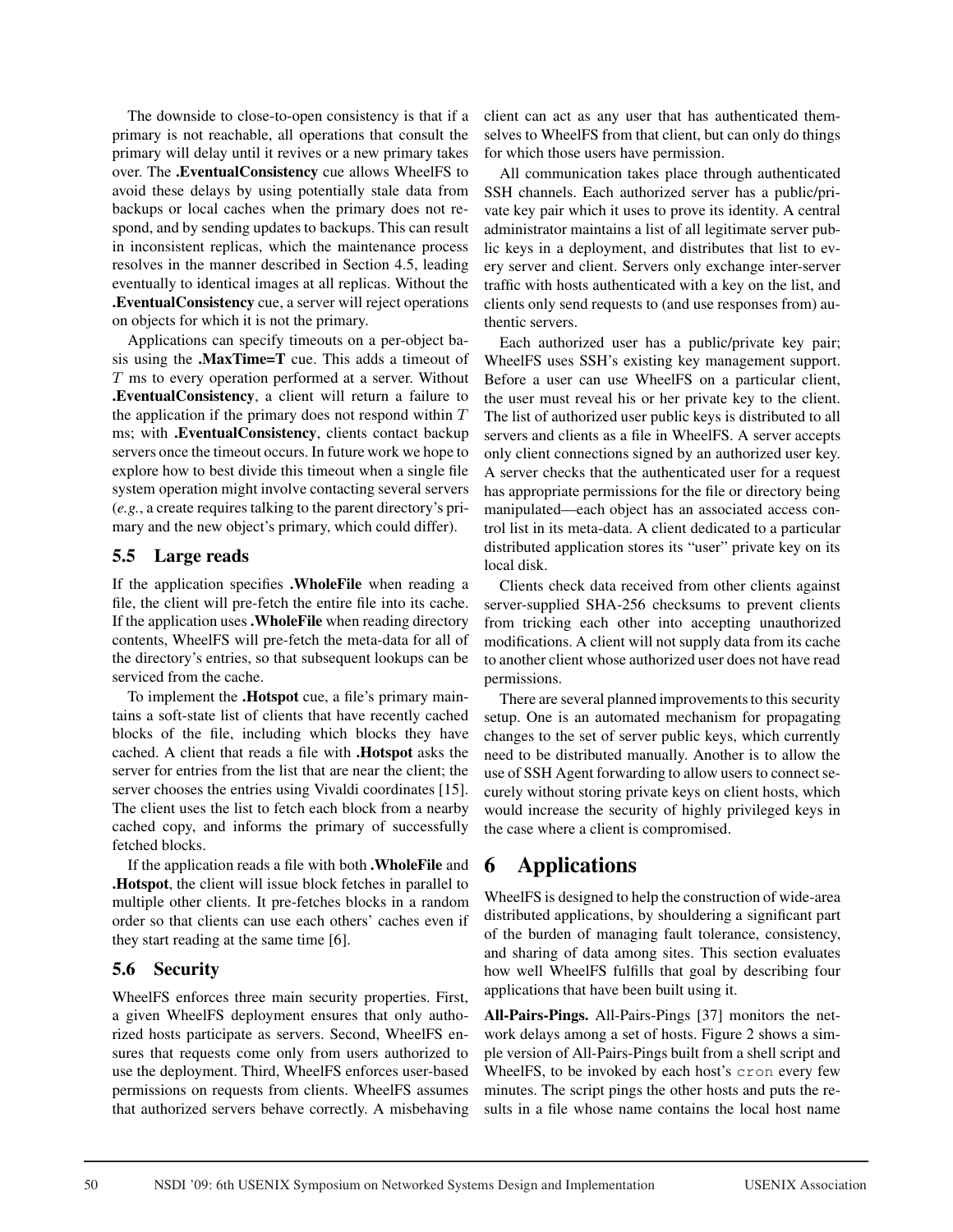```
1 FILE='date +%s'.'hostname'.dat
2 D=/wfs/ping
3 BIN=$D/bin/.EventualConsistency/
   .MaxTime=5000/.HotSpot/.WholeFile
4 DATA=$D/.EventualConsistency/dat
5 mkdir -p $DATA/'hostname'
6 cd $DATA/'hostname'
7 xargs -n1 $BIN/ping -c 10 <
    $D/nodes > /tmp/$FILE
8 cp /tmp/$FILE $FILE
9 rm /tmp/$FILE
10 if [ 'hostname' = "node1" ]; then
11 mkdir -p $D/res
12 $BIN/process * > $D/res/Value + $s'.o13 fi
```
Figure 2: A shell script implementation of All-Pairs-Pings using WheelFS.

and the current time. After each set of pings, a coordinator host ("node1") reads all the files, creates a summary using the program process (not shown), and writes the output to a results directory.

This example shows that WheelFS can help keep simple distributed tasks easy to write, while protecting the tasks from failures of remote nodes. WheelFS stores each host's output on the host's own WheelFS server, so that hosts can record ping output even when the network is broken. WheelFS automatically collects data files from hosts that reappear after a period of separation. Finally, WheelFS provides each host with the required binaries and scripts and the latest host list file. Use of WheelFS in this script eliminates much of the complexity of a previous All-Pairs-Pings program, which explicitly dealt with moving files among nodes and coping with timeouts.

Distributed Web cache. This application consists of hosts running Apache 2.2.4 caching proxies (mod disk cache). The Apache configuration file places the cache file directory on WheelFS:

#### /wfs/.EventualConsistency/.MaxTime=1000/ .Hotspot/cache/

When the Apache proxy can't find a page in the cache directory on WheelFS, it fetches the page from the origin Web server and writes a copy in the WheelFS directory, as well as serving it to the requesting browser. Other cache nodes will then be able to read the page from WheelFS, reducing the load on the origin Web server. The .Hotspot cue copes with popular files, directing the WheelFS clients to fetch from each others' caches to increase total throughput. The .EventualConsistency cue allows clients to create and read files even if they cannot contact the primary server. The .MaxTime cue instructs

WheelFS to return an error if it cannot find a file quickly, causing Apache to fetch the page from the origin Web server. If WheelFS returns an expired version of the file, Apache will notice by checking the HTTP header in the cache file, and it will contact the origin Web server for a fresh copy.

Although this distributed Web cache implementation is fully functional, it does lack features present in other similar systems. For example, CoralCDN uses a hierarchy of caches to avoid overloading any single tracker node when a file is popular.

Mail service. The goal of Wheemail, our WheelFS-based mail service, is to provide high throughput by spreading the work over many sites, and high availability by replicating messages on multiple sites. Wheemail provides SMTP and IMAP service from a set of nodes at these sites. Any node at any site can accept a message via SMTP for any user; in most circumstances a user can fetch mail from the IMAP server on any node.

Each node runs an unmodified sendmail process to accept incoming mail. Sendmail stores each user's messages in a WheelFS directory, one message per file. The separate files help avoid conflicts from concurrent message arrivals. A user's directory has this path:

#### /wfs/mail/.EventualConsistency/.Site=X/ .KeepTogether/.RepSites=2/*user*/Mail/

Each node runs a Dovecot IMAP server [17] to serve users their messages. A user retrieves mail via a nearby node using a locality-preserving DNS service [20].

The .EventualConsistency cue allows a user to read mail via backup servers when the primary for the user's directory is unreachable, and allows incoming mail to be stored even if primary and all backups are down. The .Site=X cue indicates that a user's messages should be stored at site X, chosen to be close to the user's usual location to reduce network delays. The .KeepTogether cue causes all of a user's messages to be stored on a single replica set, reducing latency for listing the user's messages [31]. Wheemail uses the default replication level of three but uses .RepSites=2 to keep at least one off-site replica of each mail. To avoid unnecessary replication, Dovecot uses .RepLevel=1 for much of its internal data.

Wheemail has goals similar to those of Porcupine [31], namely, to provide scalable email storage and retrieval with high availability. Unlike Porcupine, Wheemail runs on a set of wide-area data centers. Replicating emails over multiple sites increases the service's availability when a single site goes down. Porcupine consists of custom-built storage and retrieval components. In contrast, the use of a wide-area file system in Wheemail allows it to reuse existing software like sendmail and Dovecot. Both Porcupine and Wheemail use eventual consistency to increase availability, but Porcupine has a better reconciliation policy as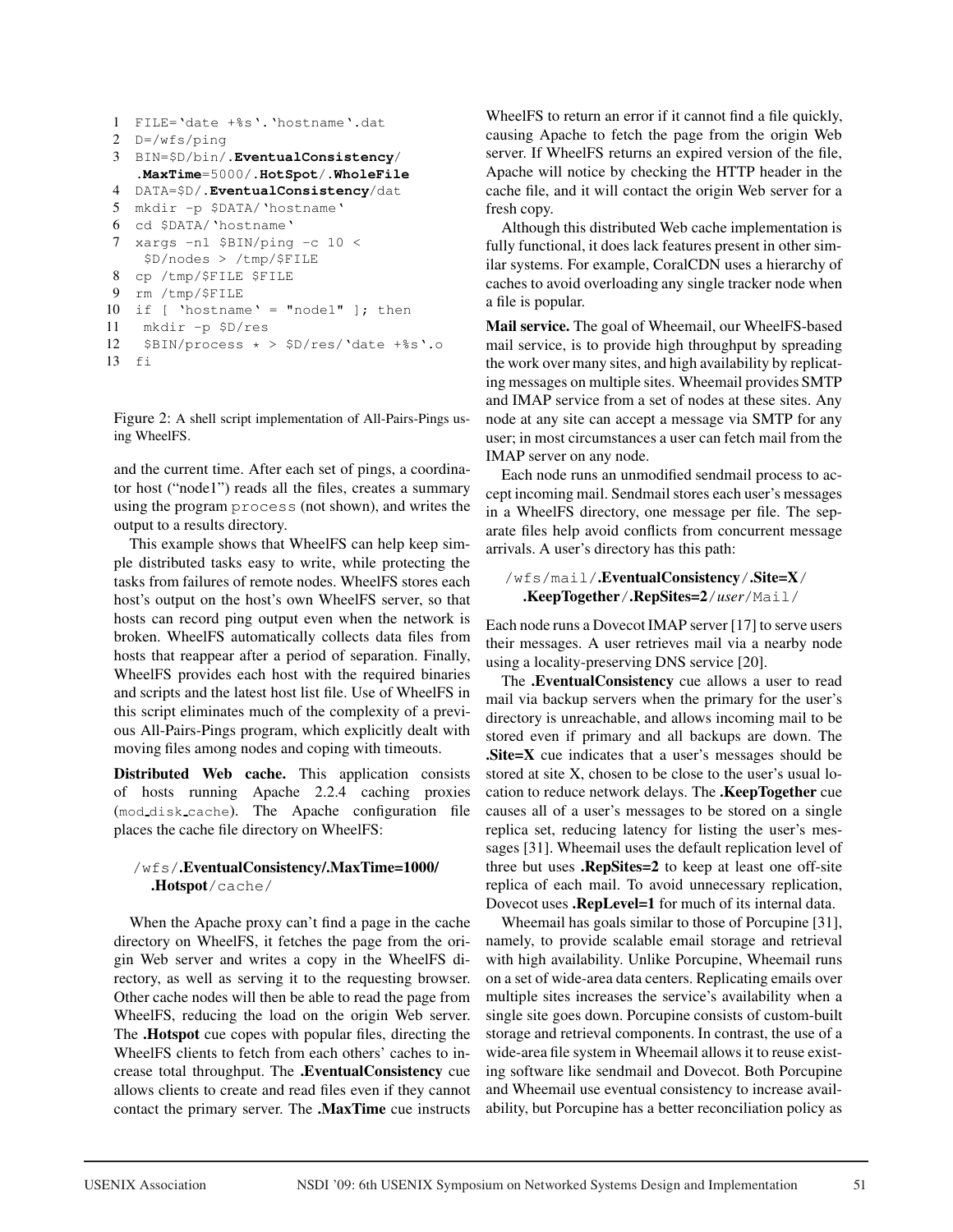its "deletion record" prevents deleted emails from reappearing.

File Distribution. A set of many WheelFS clients can cooperate to fetch a file efficiently using the large read cues:

#### /wfs/.WholeFile/.Hotspot/largefile

Efficient file distribution may be particularly useful for binaries in wide-area experiments, in the spirit of Shark [6] and CoBlitz [29]. Like Shark, WheelFS uses cooperative caching to reduce load on the file server. Shark further reduces the load on the file server by using a distributed index to keep track of cached copies, whereas WheelFS relies on the primary server to track copies. Unlike WheelFS or Shark, CoBlitz is a CDN, so files cannot be directly accessed through a mounted file system. CoBlitz caches and shares data between CDN nodes rather than between clients.

## 7 Implementation

The WheelFS prototype consists of 19,000 lines of C++ code, using pthreads and STL. In addition, the implementation uses a new RPC library (3,800 lines) that implements Vivaldi network coordinates [15].

The WheelFS client uses FUSE's "low level" interface to get access to FUSE identifiers, which it translates into WheelFS-wide unique object IDs. The WheelFS cache layer in the client buffers writes in memory and caches file blocks in memory and on disk.

Permissions, access control, and secure SSH connections are implemented. Distribution of public keys through WheelFS is not yet implemented.

## 8 Evaluation

This section demonstrates the following points about the performance and behavior of WheelFS:

- For some storage workloads common in distributed applications, WheelFS offers more scalable performance than an implementation of NFSv4.
- WheelFS achieves reasonable performance under a range of real applications running on a large, widearea testbed, as well as on a controlled testbed using an emulated network.
- WheelFS provides high performance despite network and server failures for applications that indicate via cues that they can tolerate relaxed consistency.
- WheelFS offers data placement options that allow applications to place data near the users of that data, without the need for special application logic.
- WheelFS offers client-to-client read options that help counteract wide-area bandwidth constraints.

• WheelFS offers an interface on which it is quick and easy to build real distributed applications.

### 8.1 Experimental setup

All scenarios use WheelFS configured with 64 KB blocks, a 100 MB in-memory client LRU block cache supplemented by an unlimited on-disk cache, one minute object leases, a lock time of  $L = 2$  minutes, 12-bit slice IDs, 32bit object IDs, and a default replication level of three (the responsible server plus two replicas), unless stated otherwise. Communication takes place over plain TCP, not SSH, connections. Each WheelFS node runs both a storage server and a client process. The configuration service runs on five nodes distributed across three wide-area sites.

We evaluate our WheelFS prototype on two testbeds: PlanetLab [7] and Emulab [42]. For PlanetLab experiments, we use up to 250 nodes geographically spread across the world at more than 140 sites (we determine the site of a node based on the domain portion of its hostname). These nodes are shared with other researchers and their disks, CPU, and bandwidth are often heavily loaded, showing how WheelFS performs in the wild. These nodes run a Linux 2.6 kernel and FUSE 2.7.3. We run the configuration service on a private set of nodes running at MIT, NYU, and Stanford, to ensure that the replicated state machine can log operations to disk and respond to requests quickly (fsync()s on PlanetLab nodes can sometimes take tens of seconds).

For more control over the network topology and host load, we also run experiments on the Emulab [42] testbed. Each Emulab host runs a standard Fedora Core 6 Linux 2.6.22 kernel and FUSE version 2.6.5, and has a 3 GHz CPU. We use a WAN topology consisting of 5 LAN clusters of 3 nodes each. Each LAN cluster has 100 Mbps, sub-millisecond links between each node. Clusters connect to the wide-area network via a single bottleneck link of 6 Mbps, with 100 ms RTTs between clusters.

## 8.2 Scalability

We first evaluate the scalability of WheelFS on a microbenchmark representing a workload common to distributed applications: many nodes reading data written by other nodes in the system. For example, nodes running a distributed Web cache over a shared storage layer would be reading and serving pages written by other nodes. In this microbenchmark,  $N$  clients mount a shared file system containing N directories, either using NFSv4 or WheelFS. Each directory contains ten 1 MB files. The clients are PlanetLab nodes picked at random from the set of nodes that support both mounting both FUSE and NFS file systems. This set spans a variety of nodes distributed across the world, from nodes at well-connected educational institutions to nodes behind limited-upload DSL lines. Each client reads ten random files from the file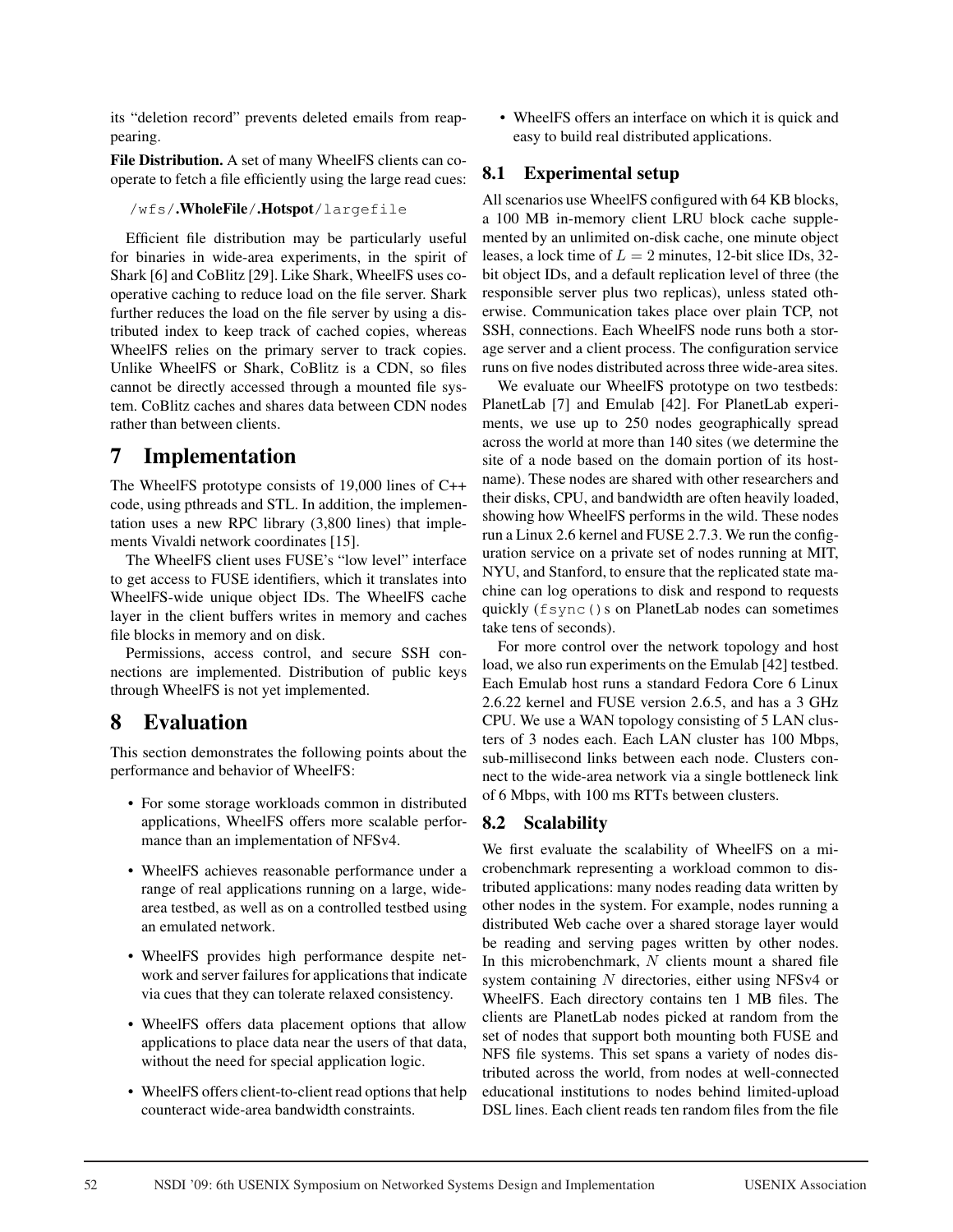

Figure 3: The median time for a set of PlanetLab clients to read a 1 MB file, as a function of the number of concurrently reading nodes. Also plots the median time for a set of local processes to read 1 MB files from the NFS server's local disk through ext3.

system in sequence, and measures the read latency. The clients all do this at the same time.

For WheelFS, each client also acts as a server, and is the primary for one directory and all files within that directory. WheelFS clients do not read files for which they are the primary, and no file is ever read twice by the same node. The NFS server is a machine at MIT running Debian's nfs-kernel-server version 1.0.10-6 using the default configuration, with a 2.8 GHz CPU and a SCSI hard drive.

Figure 3 shows the median time to read a file as  $N$ varies. For WheelFS, a very small fraction of reads fail because not all pairs of PlanetLab nodes can communicate; these reads are not included in the graph. Each point on the graph is the median of the results of at least one hundred nodes (*e.g.*, a point showing the latency for five concurrent nodes represents the median reported by all nodes across twenty different trials).

Though the NFS server achieves lower latencies when there are few concurrent clients, its latency rises sharply as the number of clients grows. This rise occurs when there are enough clients, and thus files, that the files do not fit in the server's 1GB file cache. Figure 3 also shows results for N concurrent processes on the NFS server, accessing the ext3 file system directly, showing a similar latency increase after 100 clients. WheelFS latencies are not affected by the number of concurrent clients, since WheelFS spreads files and thus the load across many servers.

#### 8.3 Distributed Web Cache

Performance under normal conditions. These experiments compare the performance of CoralCDN and the WheelFS distributed Web cache (as described in Section 6, except with .MaxTime=2000 to adapt to Planet-Lab's characteristics). The main goal of the cache is to reduce load on target Web servers via caching, and secondarily to provide client browsers with reduced latency and



Figure 4: The aggregate client service rate and origin server load for both CoralCDN and the WheelFS-based Web cache, running on PlanetLab.



Figure 5: The CDF for the client request latencies of both CoralCDN and the WheelFS-based Web cache, running on PlanetLab.

increased availability.

These experiments use forty nodes from PlanetLab hosted at .edu domains, spread across the continental United States. A Web server, located at NYU behind an emulated slow link (shaped using Click [24] to be 400 Kbps and have a 100 ms delay), serves 100 unique 41KB Web pages. Each of the 40 nodes runs a Web proxy. For each proxy node there is another node less than 10 ms away that runs a simulated browser as a Web client. Each Web client requests a sequence of randomly selected pages from the NYU Web server. This experiment, inspired by one in the CoralCDN paper [19], models a flash crowd where a set of files on an under-provisioned server become popular very quickly.

Figures 4 and 5 show the results of these experiments. Figure 4 plots both the total rate at which the proxies send requests to the origin server and the total rate at which the proxies serve Web client requests (the  $y$ -axis is a log scale). WheelFS takes about twice as much time as Coral-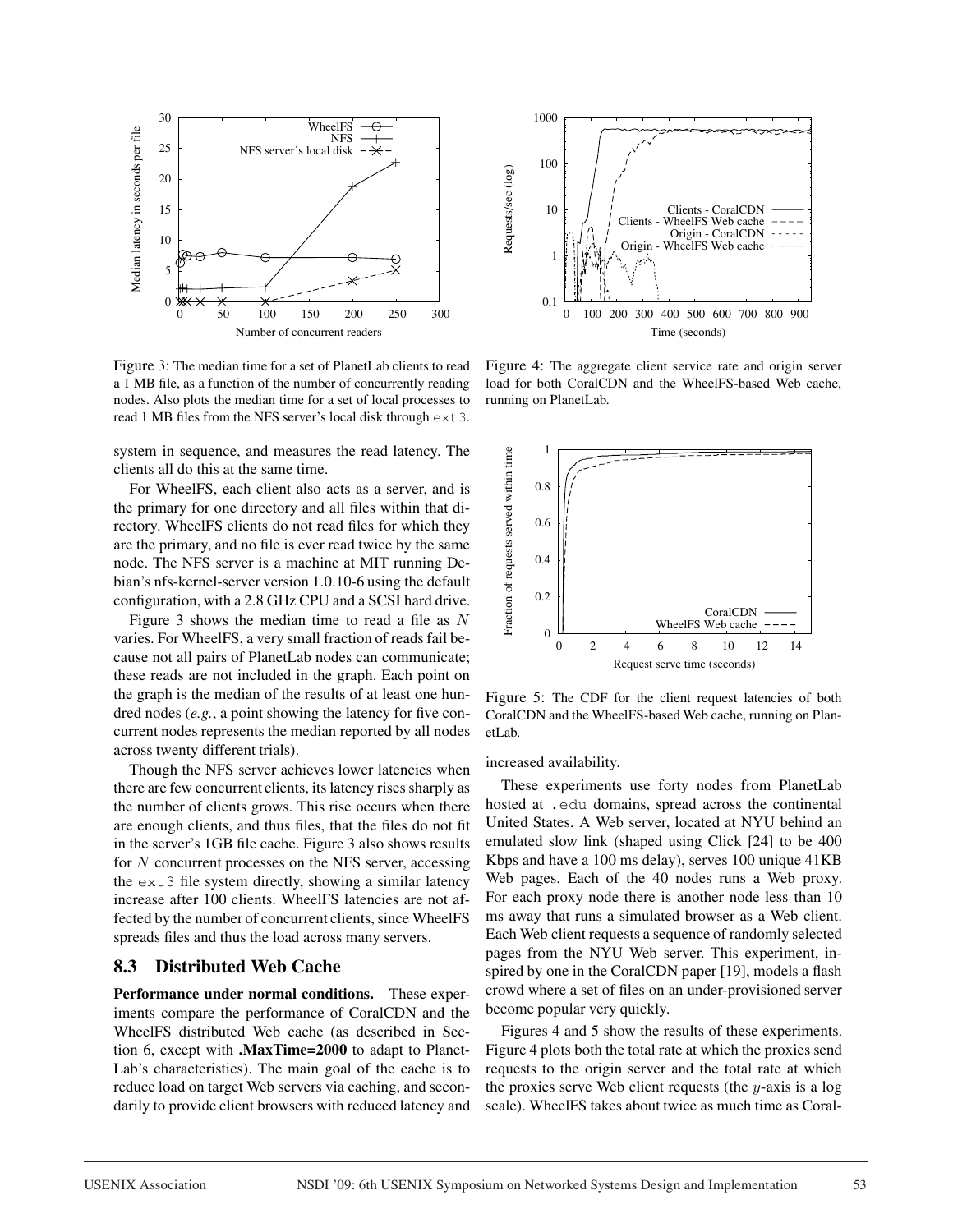

Figure 6: The WheelFS-based Web cache running on Emulab with failures, using the .EventualConsistency cue. Gray regions indicate the duration of a failure.

CDN to reduce the origin load to zero; both reach similar sustained aggregate Web client service rates. Figure 5 plots the cumulative distribution function (CDF) of the request latencies seen by the Web clients. WheelFS has somewhat higher latencies than CoralCDN.

CoralCDN has higher performance because it incorporates many application-specific optimizations, whereas the WheelFS-based cache is built from more generalpurpose components. For instance, a CoralCDN proxy pre-declares its intent to download a page, preventing other nodes from downloading the same page; Apache, running on WheelFS, has no such mechanism, so several nodes may download the same page before Apache caches the data in WheelFS. Similar optimizations could be implemented in Apache.

Performance under failures. Wide-area network problems that prevent WheelFS from contacting storage nodes should not translate into long delays; if a proxy cannot quickly fetch a cached page from WheelFS, it should ask the origin Web server. As discussed in Section 6, the cues .EventualConsistency and .MaxTime=1000 yield this behavior, causing open() to either find a copy of the desired file or fail in one second. Apache fetches from the origin Web server if the open() fails.

To test how failures affect WheelFS application performance, we ran a distributed Web cache experiment on the Emulab topology in Section 8.1, where we could control the network's failure behavior. At each of the five sites there are three WheelFS Web proxies. Each site also has a Web client, which connects to the Web proxies at the same site using a 10 Mbps, 20 ms link, issuing five requests at a time. The origin Web server runs behind a 400 Kbps link, with 150 ms RTTs to the Web proxies.

Figures 6 and 7 compare failure performance of WheelFS with the above cues to failure performance of



Figure 7: The WheelFS-based Web cache running on Emulab with failures, with close-to-open consistency. Gray regions indicate the duration of a failure.



Figure 8: The aggregate client service rate and origin server load for the WheelFS-based Web cache, running on Emulab, without failures.

close-to-open consistency with 1-second timeouts (.Max-**Time=1000**). The y-axes of these graphs are log-scale. Each minute one wide-area link connecting an entire site to the rest of the network fails for thirty seconds and then revives. This failure period is not long enough to cause servers at the failed site to lose their slice locks. Web clients maintain connectivity to the proxies at their local site during failures. For comparison, Figure 8 shows WheelFS's performance on this topology when there are no failures.

When a Web client requests a page from a proxy, the proxy must find two pieces of information in order to find a copy of the page (if any) in WheelFS: the object ID to which the page's file name resolves, and the file content for that object ID. The directory information and the file content can be on different WheelFS servers. For each kind of information, if the proxy's WheelFS client has cached the information and has a valid lease, the WheelFS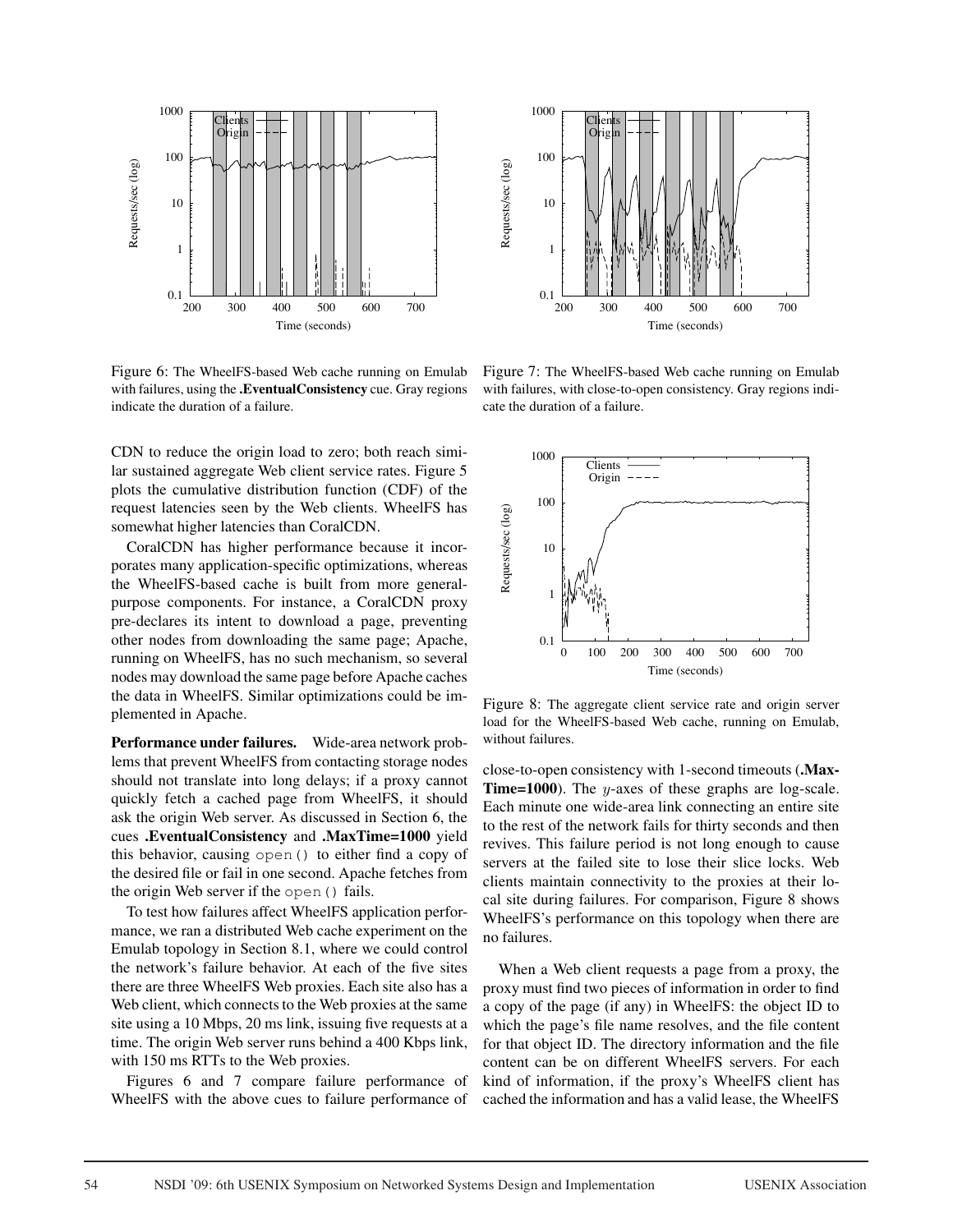



Figure 9: The throughput of Wheemail compared with the static system, on the Emulab testbed.

client need not contact a server. If the WheelFS client doesn't have information with a valid lease, and is using eventual consistency, it tries to fetch the information from the primary; if that fails (after a one-second timeout), the WheelFS client will try fetch from a backup; if that fails, the client will use locally cached information (if any) despite an expired lease; otherwise the open() fails and the proxy fetches the page from the origin server. If a WheelFS client using close-to-open consistency does not have cached data with a valid lease, it first tries to contact the primary; if that fails (after timeout), the proxy must fetch the page from the origin Web server.

Figure 6 shows the performance of the WheelFS Web cache with eventual consistency. The graph shows a period of time after the initial cache population. The gray regions indicate when a failure is present. Throughput falls as WheelFS clients encounter timeouts to servers at the failed site, though the service rate remains near 100 requests/sec. The small load spikes at the origin server after a failure reflect requests queued up in the network by the failed site while it is partitioned. Figure 7 shows that with close-to-open consistency, throughput falls significantly during failures, and hits to the origin server increase greatly. This shows that a cooperative Web cache, which does not require strong consistency, can use WheelFS's semantic cues to perform well under wide-area conditions.

#### 8.4 Mail

The Wheemail system described in Section 6 has a number of valuable properties such as the ability to serve and accept a user's mail from any of multiple sites. This section explores the performance cost of those properties by comparing to a traditional mail system that lacks those properties.

IMAP and SMTP are stressful file system benchmarks. For example, an IMAP server reading a Maildir-formatted inbox and finding no new messages generates over 600

Figure 10: The average latencies of individual SMTP requests, for both Wheemail and the static system, on Emulab.

FUSE operations. These primarily consist of lookups on directory and file names, but also include more than 30 directory operations (creates/links/unlinks/renames), more than 30 small writes, and a few small reads. A single SMTP mail delivery generates over 60 FUSE operations, again consisting mostly of lookups.

In this experiment we use the Emulab network topology described in Section 8.1 with 5 sites. Each site has a 1 Mbps link to a wide-area network that connects all the sites. Each site has three server nodes that each run a WheelFS server, a WheelFS client, an SMTP server, and an IMAP server. Each site also has three client nodes, each of which runs multiple load-generation threads. A load-generation thread produces a sequence of SMTP and IMAP requests as fast as it can. 90% of requests are SMTP and 10% are IMAP. User mailbox directories are randomly and evenly distributed across sites. The loadgeneration threads pick users and message sizes with probabilities from distributions derived from SMTP and IMAP logs of servers at NYU; there are 47699 users, and the average message size is 6.9 KB. We measure throughput in requests/second, with an increasing number of concurrent client threads.

When measuring WheelFS, a load-generating thread at a given site only generates requests from users whose mail is stored at that site (the user's "home" site), and connects only to IMAP and SMTP servers at the local site. Thus an IMAP request can be handled entirely within a home site, and does not generate any wide-area traffic (during this experiment, each node has cached directory lookup information for the mailboxes of all users at its site). A load-generating thread generates mail to random users, connecting to a SMTP server at the same site; that server writes the messages to the user's directory in WheelFS, which is likely to reside at a different site. In this experiment, user mailbox directories are not replicated.

We compare against a "static" mail system in which users are partitioned over the 15 server nodes, with the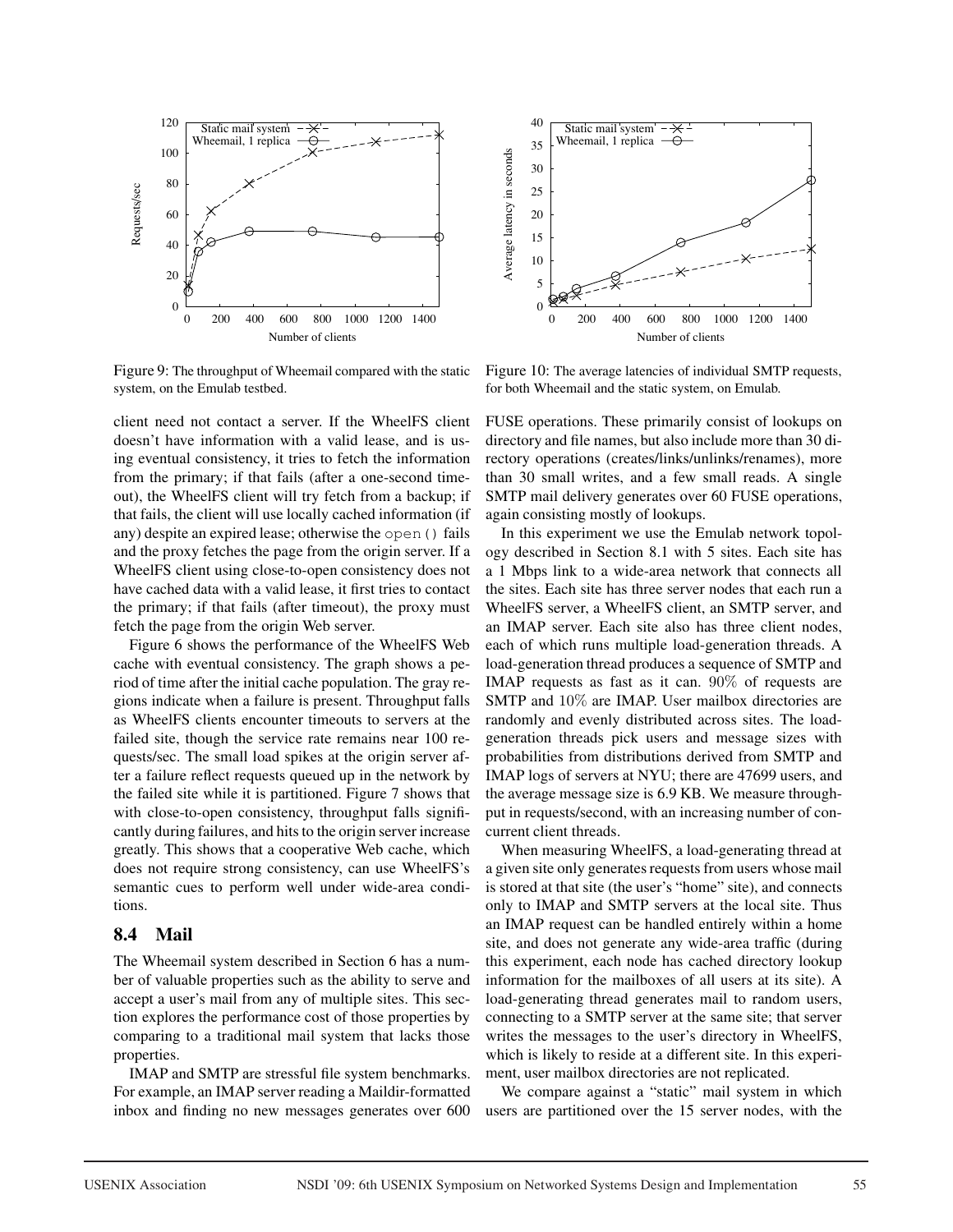

Figure 11: CDF of client download times of a 50 MB file using BitTorrent and WheelFS with the .Hotspot and .WholeFile cues, running on Emulab. Also shown is the time for a single client to download 50 MB directly using ttcp.

SMTP and IMAP servers on each server node storing mail on a local disk file system. The load-generator threads at each site only generate IMAP requests for users at the same site, so IMAP traffic never crosses the wide area network. When sending mail, a load-generating client picks a random recipient, looks up that user's home server, and makes an SMTP connection to that server, often across the wide-area network.

Figure 9 shows the aggregate number of requests served by the entire system per second. The static system can sustain 112 requests per second. Each site's 1 Mbps widearea link is the bottleneck: since 90% of the requests are SMTP (message with an average size 6.85 KB), and 80% of those go over the wide area, the system as a whole is sending 4.3 Mbps across a total link capacity of 5 Mbps, with the remaining wide-area bandwidth being used by the SMTP and TCP protocols.

Wheemail achieves up to 50 requests per second, 45% of the static system's performance. Again the 1 Mbps WAN links are the bottleneck: for each SMTP request, WheelFS must send 11 wide-area RPCs to the target user's mailbox site, adding an overhead of about 40% to the size of the mail message, in addition to the continuous background traffic generated by the maintenance process, slice lock renewal, Vivaldi coordinate measurement, and occasional lease invalidations.

Figure 10 shows the average latencies of individual SMTP requests for Wheemail and the static system, as the number of clients varies. Wheemail's latencies are higher than those of the static system by nearly 60%, attributable to traffic overhead generated by WheelFS.

Though the static system outperforms Wheemail for this benchmark, Wheemail provides many desirable properties that the static system lacks. Wheemail transparently redirects a receiver's mail to its home site, regardless of where the SMTP connection occurred; additional storage

| Application |  | LoC   Reuses |
|-------------|--|--------------|
|-------------|--|--------------|

|    | Apache+mod_disk_cache     |
|----|---------------------------|
|    | Sendmail+Procmail+Dovecot |
|    | $N/A$ Built-in to WheelFS |
| 13 | N/A                       |
|    |                           |

Table 3: Number of lines of changes to adapt applications to use WheelFS.

can be added to the system without major manual reconfiguration; and Wheemail can be configured to offer tolerance to site failures, all without any special logic having to be built into the mail system itself.

#### 8.5 File distribution

Our file distribution experiments use a WheelFS network consisting of 15 nodes, spread over five LAN clusters connected by the emulated wide-area network described in Section 8.1. Nodes attempt to read a 50 MB file simultaneously (initially located at an originating,  $16^{th}$  WheelFS node that is in its own cluster) using the .Hotspot and .WholeFile cues. For comparison, we also fetch the file using BitTorrent [14] (the Fedora Core distribution of version 4.4.0-5). We configured BitTorrent to allow unlimited uploads and to use 64 KB blocks like WheelFS (in this test, BitTorrent performs strictly worse with its usual default of 256 KB blocks).

Figure 11 shows the CDF of the download times, under WheelFS and BitTorrent, as well as the time for a single direct transfer of 50 MB between two wide-area nodes (73 seconds). WheelFS's median download time is 168 seconds, showing that WheelFS's implementation of cooperative reading is better than BitTorrent's: BitTorrent clients have a median download time of 249 seconds. The improvement is due to WheelFS clients fetching from nearby nodes according to Vivaldi coordinates; BitTorrent does not use a locality mechanism. Of course, both solutions offer far better download times than 15 simultaneous direct transfers from a single node, which in this setup has a median download time of 892 seconds.

#### 8.6 Implementation ease

Table 3 shows the number of new or modified lines of code (LoC) we had to write for each application (excluding WheelFS itself). Table 3 demonstrates that developers can benefit from a POSIX file system interface and cues to build wide-area applications with ease.

## 9 Related Work

There is a humbling amount of past work on distributed file systems, wide-area storage in general and the tradeoffs of availability and consistency. PRACTI [8] is a recentlyproposed framework for building storage systems with arbitrary consistency guarantees (as in TACT [43]). Like PRACTI, WheelFS maintains flexibility by separating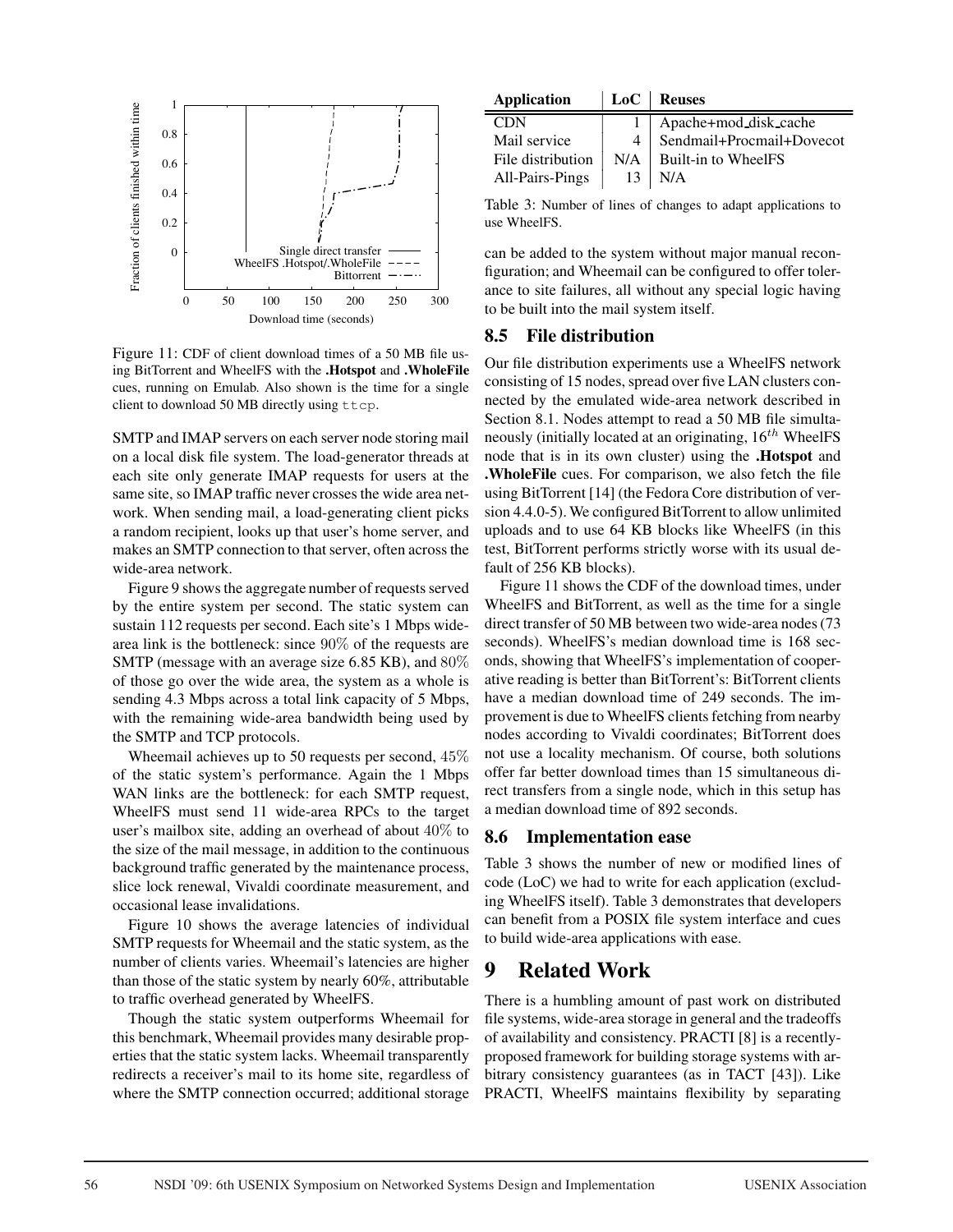policies from mechanisms, but it has a different goal. While PRACTI and its recent extension PADS [9] are designed to simplify the development of new storage or file systems, WheelFS itself is a flexible file system designed to simplify the construction of distributed applications. As a result, WheelFS's cues are motivated by the specific needs of applications (such as the **Site** cue) while PRACTI's primitives aim at covering the entire spectrum of design tradeoffs (*e.g.*, strong consistency for operations spanning multiple data objects, which WheelFS does not support).

Most distributed file systems are designed to support a workload generated by desktop users (*e.g.*, NFS [33], AFS [34], Farsite [2], xFS [5], Frangipani [12], Ivy [27]). They usually provide a consistent view of data, while sometimes allowing for disconnected operation (*e.g.*, Coda [35] and BlueFS [28]). Cluster file systems such as GFS [22] and Ceph [41] have demonstrated that a distributed file system can dramatically simplify the construction of distributed applications within a large cluster with good performance. Extending the success of cluster file systems to the wide-area environment continues to be difficult due to the tradeoffs necessary to combat wide-area network challenges. Similarly, Sinfonia [3] offers highly-scalable cluster storage for infrastructure applications, and allows some degree of inter-object consistency via lightweight transactions. However, it targets storage at the level of individual pieces of data, rather than files and directories like WheelFS, and uses protocols like two-phase commit that are costly in the wide area. Shark [6] shares with WheelFS the goal of allowing client-to-client data sharing, though its use of a centralized server limits its scalability for applications in which nodes often operate on independent data.

Successful wide-area storage systems generally exploit application-specific knowledge to make decisions about tradeoffs in the wide-area environment. As a result, many wide-area applications include their own storage layers [4, 14, 19, 31] or adapt an existing system [29, 40]. Unfortunately, most existing storage systems, even more general ones like OceanStore/Pond [30] or S3 [1], are only suitable for a limited range of applications and still require a large amount of code to use. DHTs are a popular form of general wide-area storage, but, while DHTs all offer a similar interface, they differ widely in implementation. For example, UsenetDHT [36] and CoralCDN [19] both use a DHT, but their DHTs differ in many details and are not interchangeable.

Some wide-area storage systems offer configuration options in order to make them suitable for a larger range of applications. Amazon's Dynamo [16] works across multiple data centers and provides developers with two knobs: the number of replicas to read or to write, in order to control durability, availability and consistency tradeoffs. By

contrast, WheelFS's cues are at a higher level (*e.g.*, eventual consistency versus close-to-open consistency). Total Recall [10] offers a per-object flexible storage API and uses a primary/backup architecture like WheelFS, but assumes no network partitions, focuses mostly on availability controls, and targets a more dynamic environment. Bayou [39] and Pangaea [32] provide eventual consistency by default while the latter also allows the use of a "red button" to wait for the acknowledgment of updates from all replicas explicitly. Like Pangaea and Dynamo, WheelFS provides flexible consistency tradeoffs. Additionally, WheelFS also provides controls in other categories (such as data placement, large reads) to suit the needs of a variety of applications.

# 10 Conclusion

Applications that distribute data across multiple sites have varied consistency, durability, and availability needs. A shared storage system able to meet this diverse set of needs would ideally provide applications a flexible and practical interface, and handle applications' storage needs without sacrificing much performance when compared to a specialized solution. This paper describes WheelFS, a wide-area storage system with a traditional POSIX interface augmented by cues that allow distributed applications to control consistency and fault-tolerance tradeoffs.

WheelFS offers a small set of cues in four categories (placement, durability, consistency, and large reads), which we have found to work well for many common distributed workloads. We have used a WheelFS prototype as a building block in a variety of distributed applications, and evaluation results show that it meets the needs of these applications while permitting significant code reuse of their existing, non-distributed counterparts. We hope to make an implementation of WheelFS available to developers in the near future.

# Acknowledgments

This research was supported by NSF grant CNS-0720644 and by Microsoft Research Asia and Tsinghua University. We thank the many people who have improved this work through discussion, testbed support, reviews, and skepticism: our shepherd Jeff Dean, the anonymous reviewers, the members of the PDOS research group at MIT CSAIL, Sapan Bhatia, Russ Cox, Frank Dabek, Marc Fiuczynski, Michael Freedman, Jeremy Kepner, Jay Lepreau, Jinyuan Li, David Mazières, Michael Puskar and NYU ITS, Emil Sit, Michael Walfish, Daniel Hokka Zakrisson, and Nickolai Zeldovich.

# References

[1] Amazon Simple Storage System. http://aws.amazon. com/s3/.